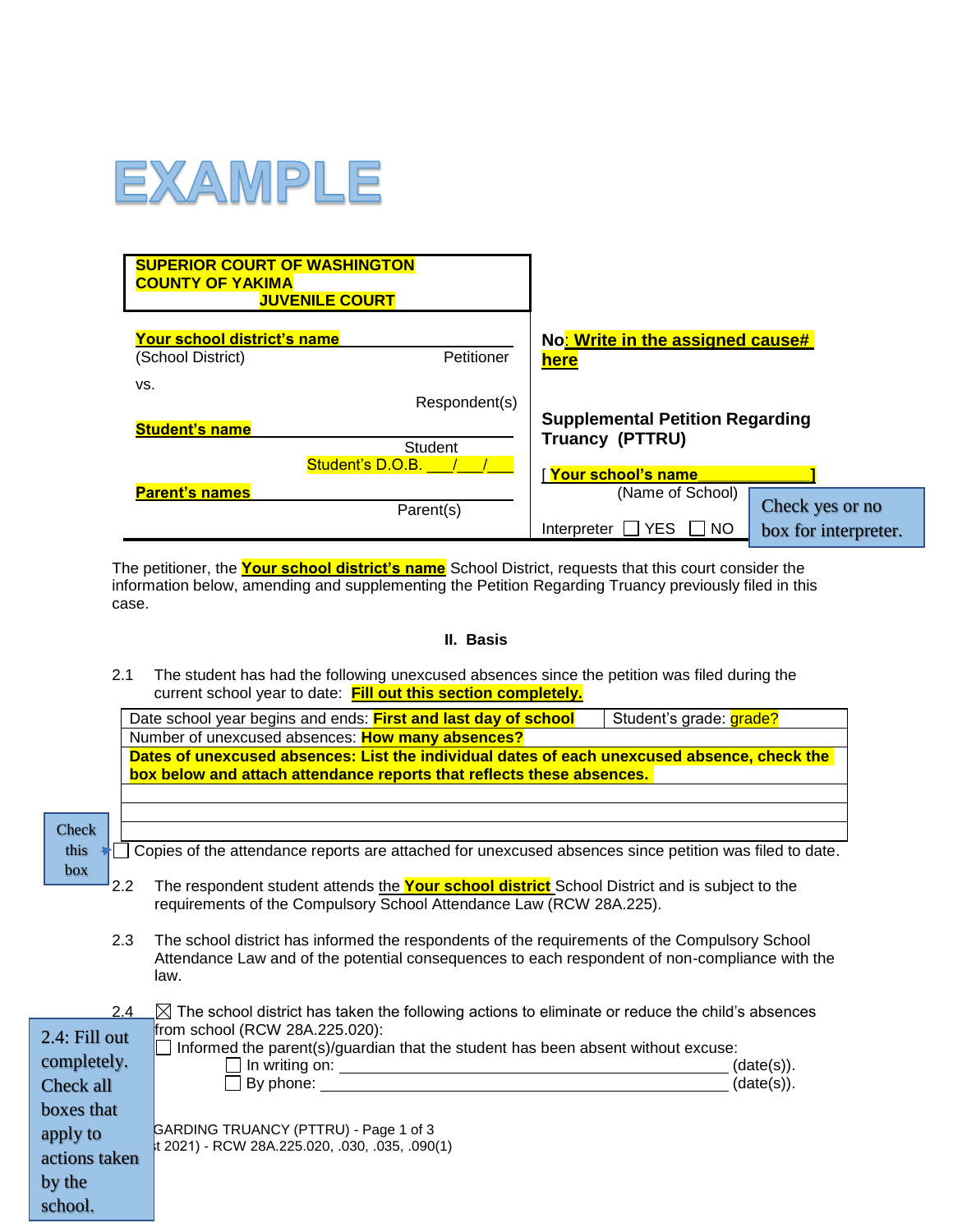|                                                 | Further, the school district has undertaken the following data-informed actions to eliminate or<br>reduce the student's absences:<br>applied the Washington Assessment of the Risks and Needs of Students (WARNS) or other<br>Assessment and, where appropriate, provided approved best practice or research-based<br>intervention consistent with the Assessment or as listed below:<br>adjusted schedule<br>provided tutoring<br>offered special school district programs:<br>adjusted student's program<br>alternative school placement<br>course changes<br>vocational classes<br>retention & retrieval programs<br>$\Box$ work experience<br>counseling<br>arranged transportation changes<br>other<br>ESL evaluation and assessment undertaken<br>provided individualized remedial instruction<br>arranged for morning calls<br>conducted home visits or conference<br>made a special education referral<br>contacted the student's probation officer<br>(Focus of Concern):<br>testing completed<br>(name)<br>held Multi-Disciplinary Team Meeting<br>contacted local police department<br>Other: the contract of the contract of the contract of the contract of the contract of the contract of the contract of the contract of the contract of the contract of the contract of the contract of the contract of the con |
|-------------------------------------------------|----------------------------------------------------------------------------------------------------------------------------------------------------------------------------------------------------------------------------------------------------------------------------------------------------------------------------------------------------------------------------------------------------------------------------------------------------------------------------------------------------------------------------------------------------------------------------------------------------------------------------------------------------------------------------------------------------------------------------------------------------------------------------------------------------------------------------------------------------------------------------------------------------------------------------------------------------------------------------------------------------------------------------------------------------------------------------------------------------------------------------------------------------------------------------------------------------------------------------------------------------------------------------------------------------------------------------------|
|                                                 |                                                                                                                                                                                                                                                                                                                                                                                                                                                                                                                                                                                                                                                                                                                                                                                                                                                                                                                                                                                                                                                                                                                                                                                                                                                                                                                                  |
|                                                 |                                                                                                                                                                                                                                                                                                                                                                                                                                                                                                                                                                                                                                                                                                                                                                                                                                                                                                                                                                                                                                                                                                                                                                                                                                                                                                                                  |
|                                                 | Did the school district refer the student to a community truancy board? $\Box$ no $\Box$ yes                                                                                                                                                                                                                                                                                                                                                                                                                                                                                                                                                                                                                                                                                                                                                                                                                                                                                                                                                                                                                                                                                                                                                                                                                                     |
| 2.5                                             | The above-described actions have not been successful in substantially reducing the respondent<br>student's unexcused absences from school and court intervention is necessary to assist the school<br>district in reducing the student's unexcused absences from school.                                                                                                                                                                                                                                                                                                                                                                                                                                                                                                                                                                                                                                                                                                                                                                                                                                                                                                                                                                                                                                                         |
| 2.6                                             | The following circumstances and behavior of the student demonstrate that testing for use of<br>controlled substances or alcohol would help the student's compliance with the mandatory<br>attendance law:                                                                                                                                                                                                                                                                                                                                                                                                                                                                                                                                                                                                                                                                                                                                                                                                                                                                                                                                                                                                                                                                                                                        |
|                                                 | <b>Fill out only if applicable.</b>                                                                                                                                                                                                                                                                                                                                                                                                                                                                                                                                                                                                                                                                                                                                                                                                                                                                                                                                                                                                                                                                                                                                                                                                                                                                                              |
|                                                 |                                                                                                                                                                                                                                                                                                                                                                                                                                                                                                                                                                                                                                                                                                                                                                                                                                                                                                                                                                                                                                                                                                                                                                                                                                                                                                                                  |
| 2.7<br>$2.7:$ Check<br>any boxes<br>that apply. | Other juvenile court matters involving the student known to the school district:<br>"At-Risk-Youth" petition<br>"Child In Need of Services" petition<br>Juvenile Offenses<br>Dependency                                                                                                                                                                                                                                                                                                                                                                                                                                                                                                                                                                                                                                                                                                                                                                                                                                                                                                                                                                                                                                                                                                                                          |